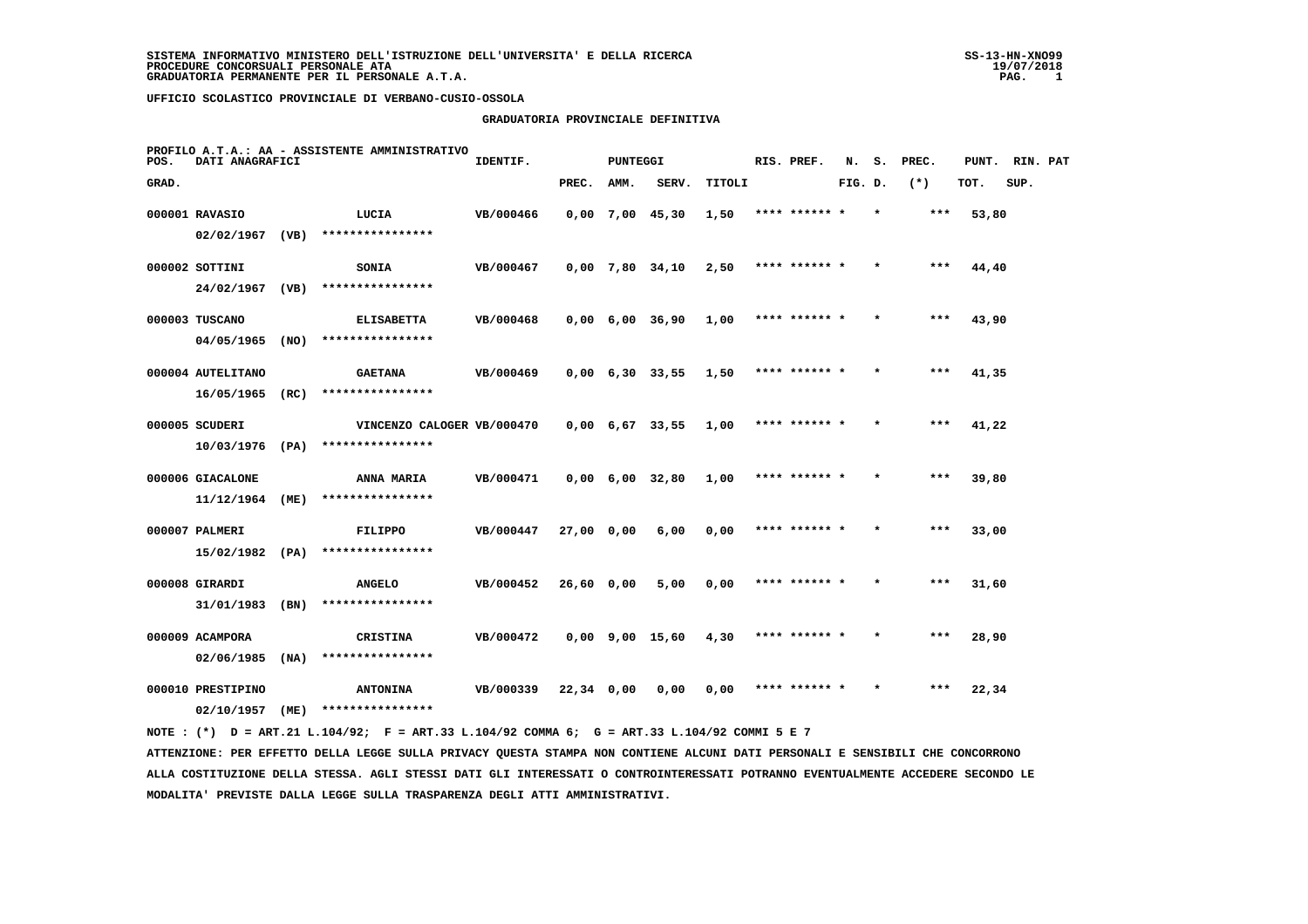## **GRADUATORIA PROVINCIALE DEFINITIVA**

| POS.         | DATI ANAGRAFICI    | PROFILO A.T.A.: AT - ASSISTENTE TECNICO                                                                                         | IDENTIF.                                                |            | PUNTEGGI |                               |        | RIS. PREF.    |         | N. S. PREC. | PUNT. RIN. PAT |      |  |
|--------------|--------------------|---------------------------------------------------------------------------------------------------------------------------------|---------------------------------------------------------|------------|----------|-------------------------------|--------|---------------|---------|-------------|----------------|------|--|
| GRAD.        |                    |                                                                                                                                 |                                                         | PREC. AMM. |          | SERV.                         | TITOLI |               | FIG. D. | $(*)$       | TOT.           | SUP. |  |
|              | 000001 ALTIERI     | <b>ELISABETTA</b>                                                                                                               | VB/000474                                               |            |          | 0,00 8,50 38,10               | 1,00   | **** ****** * |         | ***         | 47,60          |      |  |
|              | 25/02/1968 (PZ)    | ****************                                                                                                                | AREE DI LABORATORIO POSSEDUTE: AR02 AR08                |            |          |                               |        |               |         |             |                |      |  |
|              | 000002 GUGLIELMINI | <b>ELEONORA</b>                                                                                                                 | VB/000182                                               | 44,20 0,00 |          | 0,00                          | 0,00   | **** ****** * |         | ***         | 44,20          |      |  |
|              | 23/06/1981 (VB)    | ****************                                                                                                                | AREE DI LABORATORIO POSSEDUTE: AR08 AR23 AR38           |            |          |                               |        |               |         |             |                |      |  |
|              | 000003 GHETTI      | WALTER                                                                                                                          | VB/000382                                               |            |          | 38,18 0,00 1,20               | 0,00   | **** ****** * |         | $***$       | 39,38          |      |  |
|              |                    | $10/04/1960$ (MI) ****************                                                                                              | AREE DI LABORATORIO POSSEDUTE: AR02 AR08                |            |          |                               |        |               |         |             |                |      |  |
|              | 000004 SAVONI      | <b>FABIO</b>                                                                                                                    | VB/000230                                               | 36,60 0,00 |          | 0,00                          | 0,00   | **** ****** * |         |             | 36,60          |      |  |
|              | 30/04/1973 (VB)    | ****************                                                                                                                | AREE DI LABORATORIO POSSEDUTE: ARO1 ARO2 ARO8 AR10 AR11 |            |          |                               |        |               |         |             |                |      |  |
|              | 000005 FERRARIS    | CLAUDIA                                                                                                                         | VB/000034                                               | 36,10 0,00 |          | 0,00                          | 0,00   | **** ****** * |         |             | 36,10          |      |  |
|              | 06/12/1965 (VB)    | ****************                                                                                                                | AREE DI LABORATORIO POSSEDUTE: AR23 AR28 AR38           |            |          |                               |        |               |         |             |                |      |  |
| 000006 GRECO |                    | EMANUELA                                                                                                                        | VB/000234                                               | 35,65 0,00 |          | 0.00                          | 0.00   | **** ****** * |         |             | 35,65          |      |  |
|              |                    | $02/01/1975$ (PA) ****************                                                                                              | AREE DI LABORATORIO POSSEDUTE: AR23 AR28 AR38           |            |          |                               |        |               |         |             |                |      |  |
|              | 000007 GENINI      | <b>FEDERICA</b>                                                                                                                 | VB/000259                                               | 26,10 0,00 |          | 6,50                          | 0.00   | **** ****** * |         | ***         | 32,60          |      |  |
|              |                    | $12/12/1981$ (VB) ****************                                                                                              | AREE DI LABORATORIO POSSEDUTE: AR08 AR23 AR38           |            |          |                               |        |               |         |             |                |      |  |
|              |                    |                                                                                                                                 |                                                         |            |          |                               |        |               |         | ***         |                |      |  |
|              | 000008 MATRONE     | CLAUDIO<br>$05/10/1986$ (NA) ****************                                                                                   | VB/000475<br>AREE DI LABORATORIO POSSEDUTE: AR20        |            |          | $0,00$ $10,00$ $16,00$ $0,00$ |        | **** ****** * |         |             | 26,00          |      |  |
|              |                    |                                                                                                                                 |                                                         |            |          |                               |        |               |         |             |                |      |  |
|              | 000009 SPINELLA    | <b>SALVATORE</b><br>****************                                                                                            | VB/000462                                               |            |          | 20,00 0,00 5,00               | 0.00   | **** ****** * |         | ***         | 25,00          |      |  |
|              | 12/09/1980 (ME)    |                                                                                                                                 | AREE DI LABORATORIO POSSEDUTE: AR02 AR08                |            |          |                               |        |               |         |             |                |      |  |
|              | 000010 PLACENTINO  | MARIA GIOVANNA                                                                                                                  | VB/000473                                               |            |          | $0.00$ $9.00$ $15.10$ $0.00$  |        | **** ****** * |         | ***         | 24,10          |      |  |
|              |                    | 13/08/1985 (FG) *************** AREE DI LABORATORIO POSSEDUTE: AR19                                                             |                                                         |            |          |                               |        |               |         |             |                |      |  |
|              |                    | NOTE : $(*)$ D = ART.21 L.104/92; F = ART.33 L.104/92 COMMA 6; G = ART.33 L.104/92 COMMI 5 E 7                                  |                                                         |            |          |                               |        |               |         |             |                |      |  |
|              |                    | ATTENZIONE: PER EFFETTO DELLA LEGGE SULLA PRIVACY QUESTA STAMPA NON CONTIENE ALCUNI DATI PERSONALI E SENSIBILI CHE CONCORRONO   |                                                         |            |          |                               |        |               |         |             |                |      |  |
|              |                    | ALLA COSTITUZIONE DELLA STESSA. AGLI STESSI DATI GLI INTERESSATI O CONTROINTERESSATI POTRANNO EVENTUALMENTE ACCEDERE SECONDO LE |                                                         |            |          |                               |        |               |         |             |                |      |  |
|              |                    | MODALITA' PREVISTE DALLA LEGGE SULLA TRASPARENZA DEGLI ATTI AMMINISTRATIVI.                                                     |                                                         |            |          |                               |        |               |         |             |                |      |  |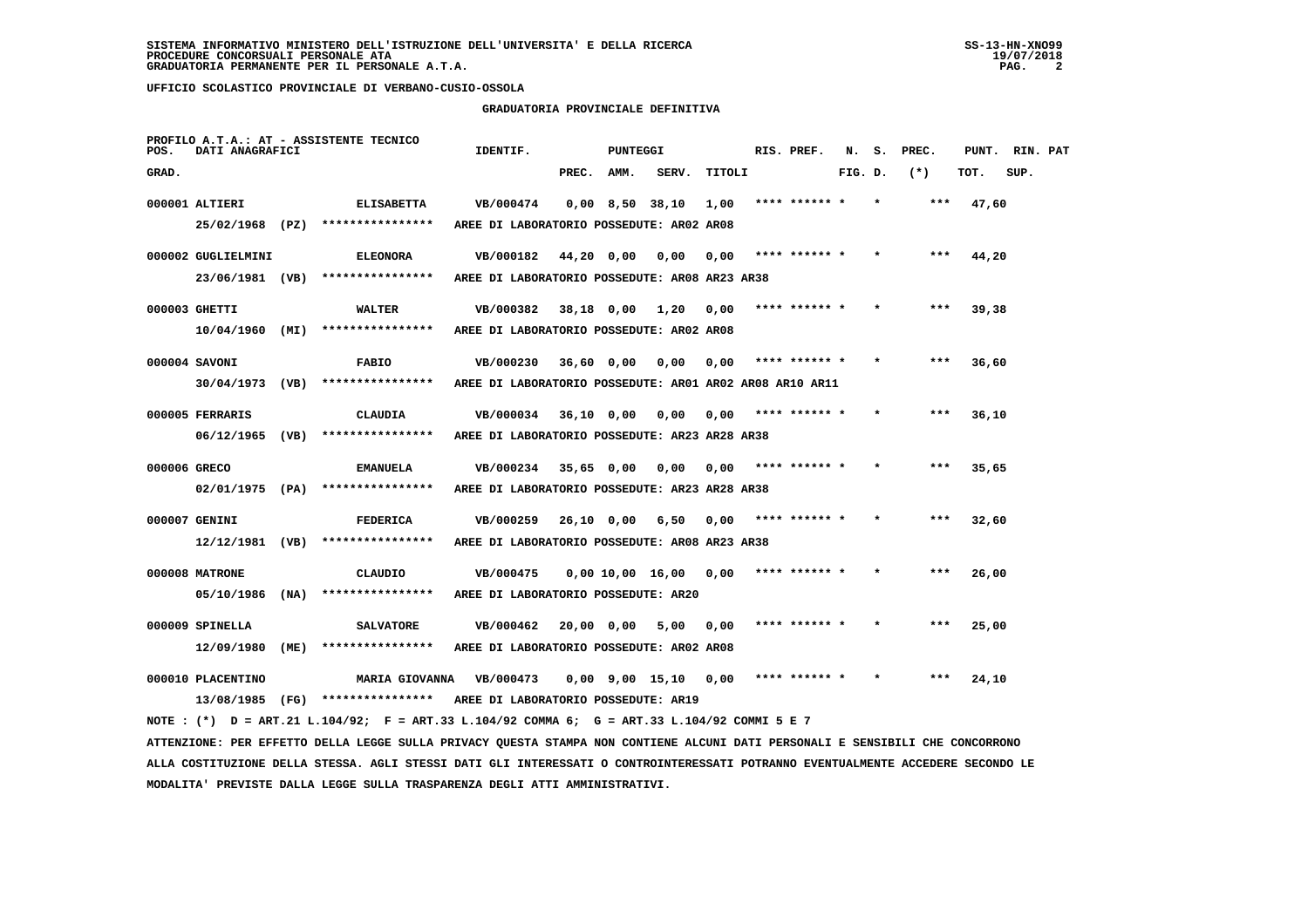**GRADUATORIA PROVINCIALE DEFINITIVA**

| POS.  | PROFILO A.T.A.: CO - CUOCO<br>DATI ANAGRAFICI |                                                                                             | IDENTIF.  |       | PUNTEGGI |                 |              | RIS. PREF.    |         |         | N. S. PREC. | PUNT. RIN. PAT |      |  |
|-------|-----------------------------------------------|---------------------------------------------------------------------------------------------|-----------|-------|----------|-----------------|--------------|---------------|---------|---------|-------------|----------------|------|--|
| GRAD. |                                               |                                                                                             |           | PREC. | AMM.     |                 | SERV. TITOLI |               | FIG. D. |         | $(* )$      | тот.           | SUP. |  |
|       | 000001 CHIRIANO                               | <b>ROBERTO</b>                                                                              | VB/000487 |       |          | 0,00 6,50 59,00 | 0.00         | **** ****** * |         | $\star$ | ***         | 65,50          |      |  |
|       | (EE)<br>30/10/1966                            | ****************                                                                            |           |       |          |                 |              |               |         |         |             |                |      |  |
|       |                                               | NOTE: (*) D = ART.21 L.104/92; F = ART.33 L.104/92 COMMA 6; G = ART.33 L.104/92 COMMI 5 E 7 |           |       |          |                 |              |               |         |         |             |                |      |  |

 **ATTENZIONE: PER EFFETTO DELLA LEGGE SULLA PRIVACY QUESTA STAMPA NON CONTIENE ALCUNI DATI PERSONALI E SENSIBILI CHE CONCORRONO ALLA COSTITUZIONE DELLA STESSA. AGLI STESSI DATI GLI INTERESSATI O CONTROINTERESSATI POTRANNO EVENTUALMENTE ACCEDERE SECONDO LE MODALITA' PREVISTE DALLA LEGGE SULLA TRASPARENZA DEGLI ATTI AMMINISTRATIVI.**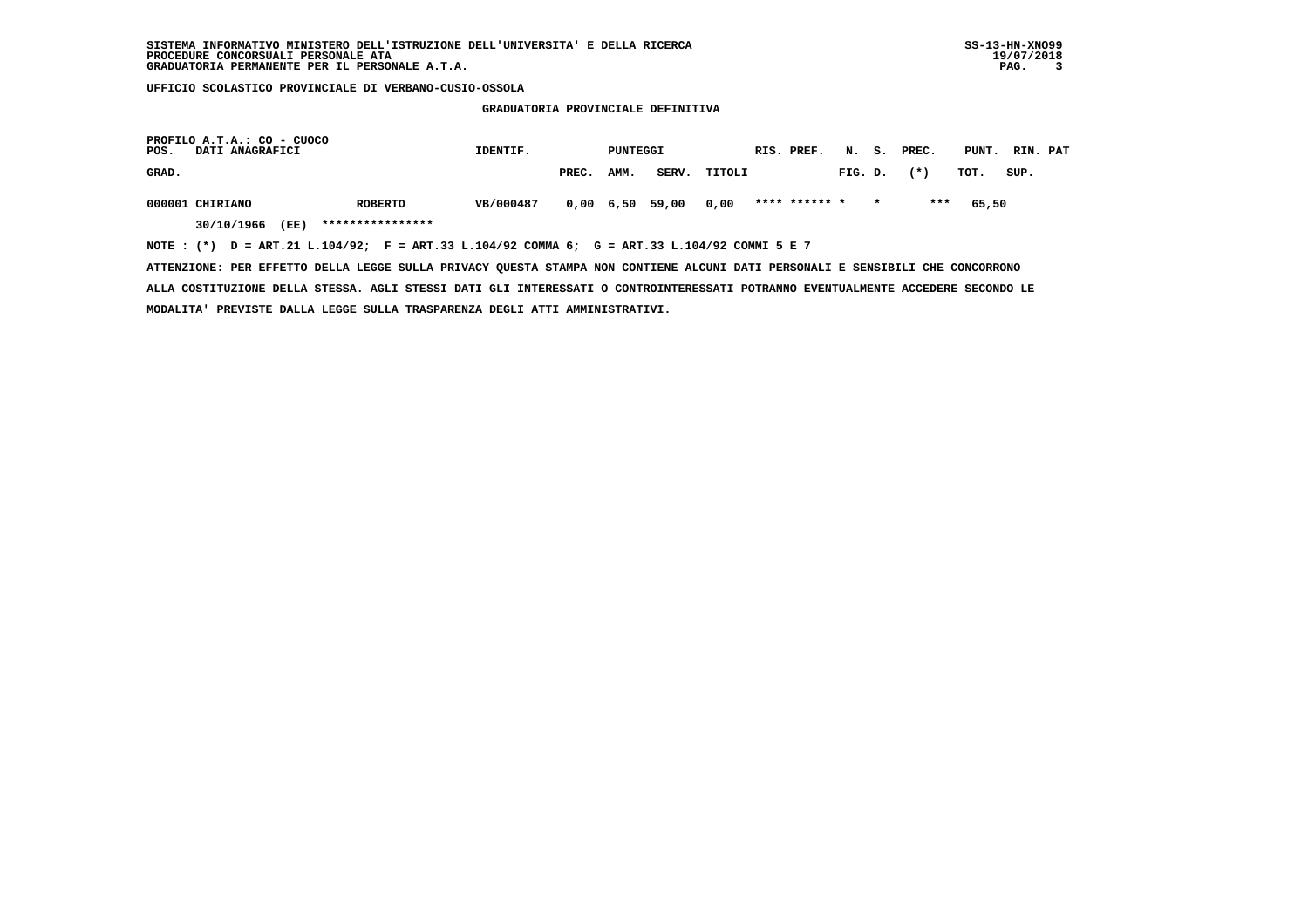## **GRADUATORIA PROVINCIALE DEFINITIVA**

 **PROFILO A.T.A.: CR - COLLABORATORE SCOLASTICO TECNICO (ADDETTO AZIENDE AGRARIE) NON CI SONO ASPIRANTI DA STAMPARE**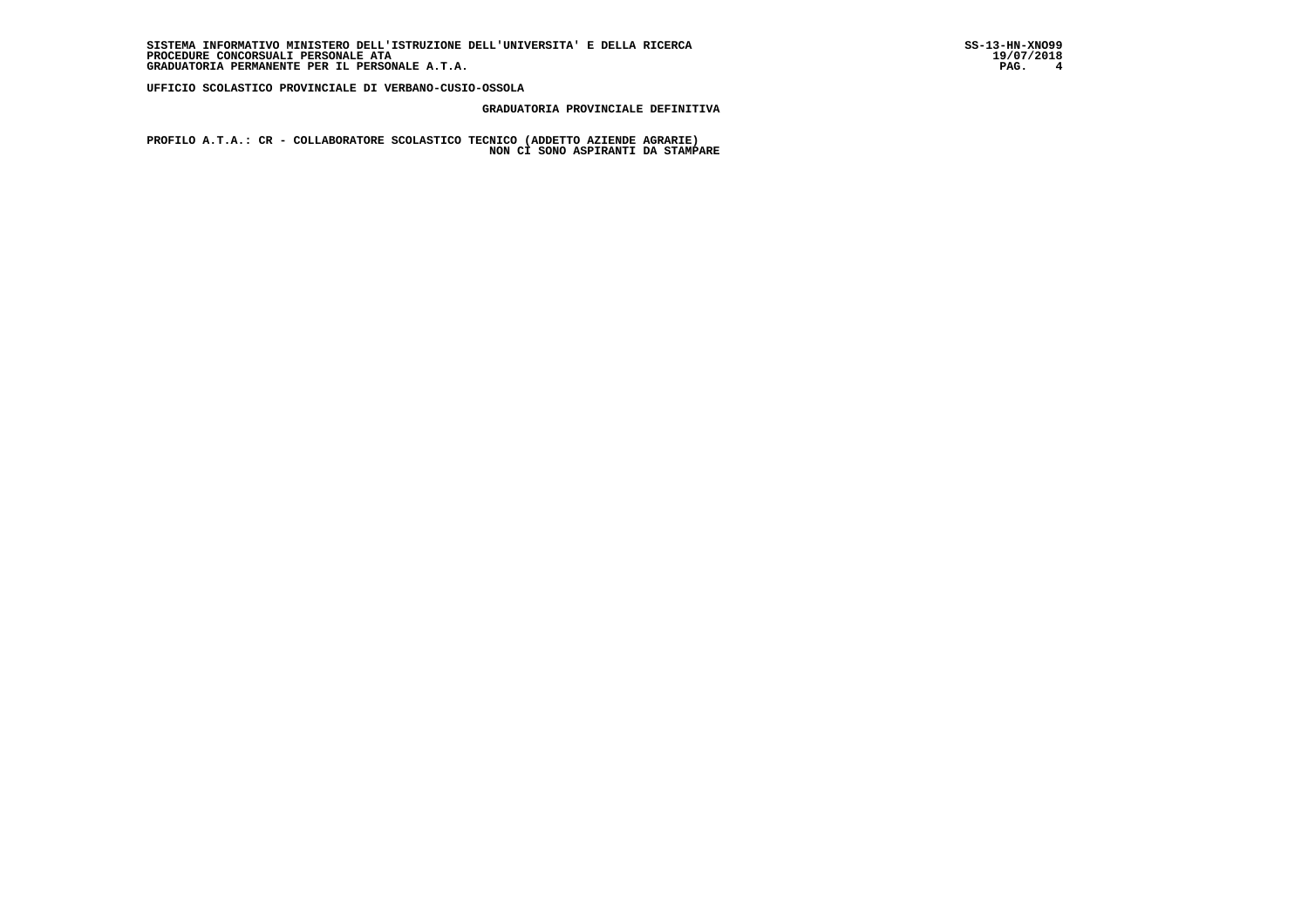## **GRADUATORIA PROVINCIALE DEFINITIVA**

| POS.         | DATI ANAGRAFICI                      |      | PROFILO A.T.A.: CS - COLLABORATORE SCOLASTICO | IDENTIF.  |              | PUNTEGGI |       |        | RIS. PREF.    | N.      | s.      | PREC. | PUNT. | RIN. PAT |  |
|--------------|--------------------------------------|------|-----------------------------------------------|-----------|--------------|----------|-------|--------|---------------|---------|---------|-------|-------|----------|--|
| GRAD.        |                                      |      |                                               |           | PREC.        | AMM.     | SERV. | TITOLI |               | FIG. D. |         | $(*)$ | TOT.  | SUP.     |  |
|              | 000001 MARASCIO<br>$20/02/1960$ (VB) |      | <b>MARIATERESA</b><br>****************        | VB/000323 | 54,50 0,00   |          | 6,00  | 0,00   | **** ******   |         |         | ***   | 60,50 |          |  |
|              | 000002 ARLONI<br>24/11/1965 (VB)     |      | <b>EMANUELA</b><br>****************           | VB/000350 | 53,50 0,00   |          | 5,00  | 0,00   | **** ****** * |         |         | ***   | 58,50 |          |  |
|              | 000003 PEDROSI<br>05/07/1954 (VB)    |      | <b>MARIASSUNTA</b><br>****************        | VB/000319 | 52,50 0,00   |          | 6,00  | 0,00   | **** ****** * |         | $\star$ | $***$ | 58,50 |          |  |
|              | 000004 SETARO<br>$02/07/1981$ (SA)   |      | <b>DOMENICO</b><br>****************           | VB/000333 | $52,05$ 0,00 |          | 6,00  | 0,00   | **** ****** * |         |         | $***$ | 58,05 |          |  |
|              | 000005 CARTISANO<br>18/09/1972       | (RC) | <b>CARMELA</b><br>****************            | VB/000285 | 53,00 0,00   |          | 5,00  | 0,00   | **** ****** * |         |         | $***$ | 58,00 |          |  |
|              | 000006 BESANA<br>04/11/1981 (VB)     |      | <b>JENNY GIOVANNA</b><br>****************     | VB/000336 | 52,50 0,00   |          | 5,00  | 0,00   | **** ****** * |         | $\star$ | ***   | 57,50 |          |  |
|              | 000007 PIRAZZI<br>13/07/1970 (VB)    |      | MARIELLA<br>****************                  | VB/000328 | 52,50 0,00   |          | 5,00  | 0,00   | **** ******   |         |         | ***   | 57,50 |          |  |
| 000008 TEORA | 05/11/1964 (PZ)                      |      | <b>DONATO</b><br>****************             | VB/000321 | 52,50 0,00   |          | 5,00  | 0,00   | **** ****** * |         |         | $***$ | 57,50 |          |  |
| 000009 BERRA | 18/01/1962                           | (VA) | <b>ANTONELLA</b><br>****************          | VB/000311 | 51,50 0,00   |          | 6,00  | 0,00   | **** ****** * |         | $\star$ | $***$ | 57,50 |          |  |
|              | 000010 LICIBERTO<br>02/10/1955       | (CE) | <b>FRANCESCO</b><br>****************          | VB/000399 | 51,00 0,00   |          | 6,00  | 0,00   | **** ****** * |         |         | ***   | 57,00 |          |  |
| 000011 CORSO | 16/06/1974 (RG)                      |      | <b>KATIA</b><br>****************              | VB/000312 | 50,00 0,00   |          | 5,00  | 0,00   | **** ****** * |         |         | ***   | 55,00 |          |  |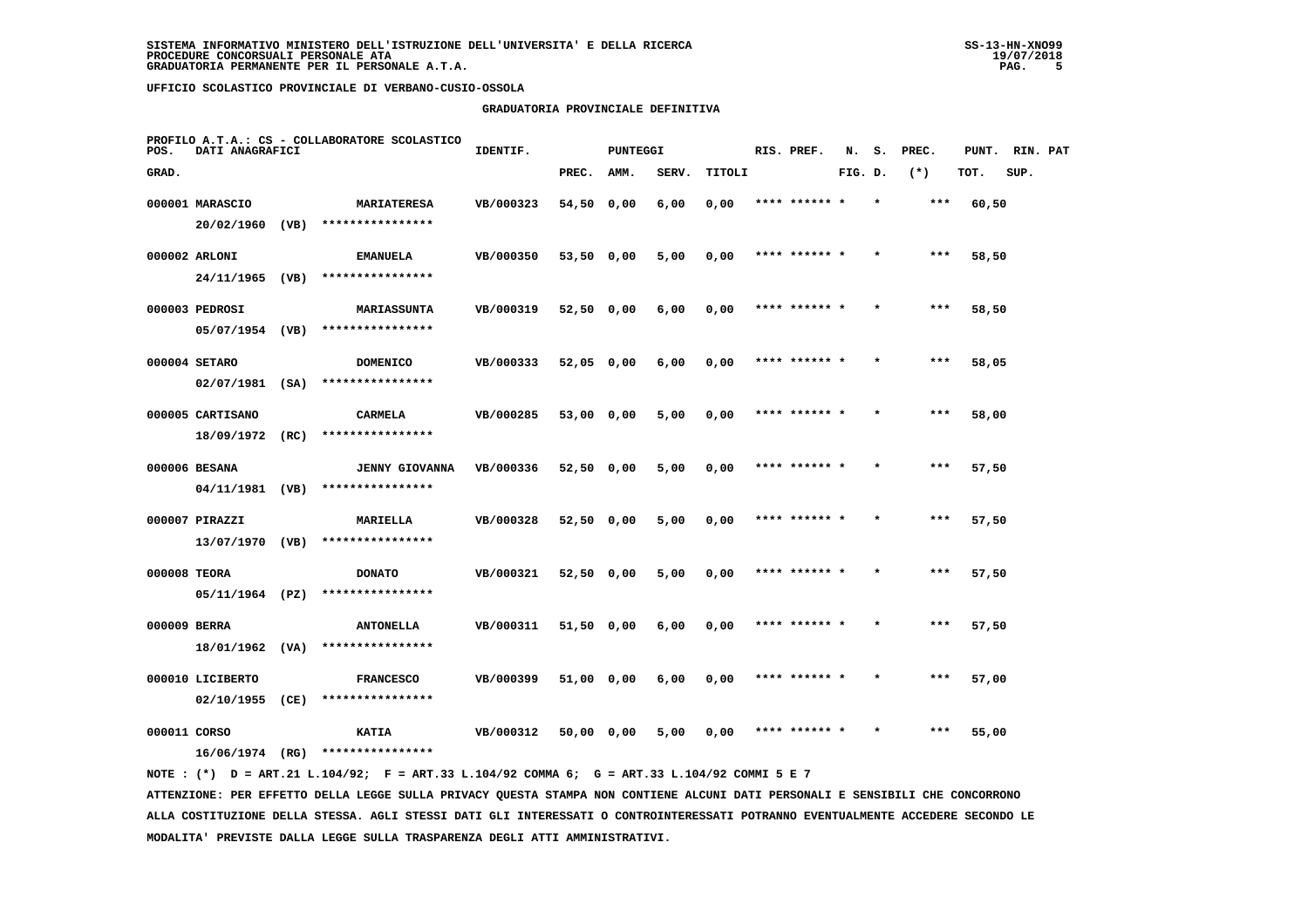## **GRADUATORIA PROVINCIALE DEFINITIVA**

| POS.         | DATI ANAGRAFICI       |      | PROFILO A.T.A.: CS - COLLABORATORE SCOLASTICO | IDENTIF.  |                  | <b>PUNTEGGI</b> |       |        | RIS. PREF.    | N.      | s.      | PREC. | PUNT. | RIN. PAT |  |
|--------------|-----------------------|------|-----------------------------------------------|-----------|------------------|-----------------|-------|--------|---------------|---------|---------|-------|-------|----------|--|
| GRAD.        |                       |      |                                               |           | PREC.            | AMM.            | SERV. | TITOLI |               | FIG. D. |         | $(*)$ | TOT.  | SUP.     |  |
| 000012 MORRA |                       |      | LUCETTA                                       | VB/000310 | 44,80 0,00 10,00 |                 |       | 0,00   | **** ****** * |         | $\star$ | ***   | 54,80 |          |  |
|              | 29/06/1967 (VB)       |      | ****************                              |           |                  |                 |       |        |               |         |         |       |       |          |  |
|              | 000013 ORLANDO        |      | <b>ELVIRA</b>                                 | VB/000308 | 48,65 0,00       |                 | 6,00  | 0,00   | **** ****** * |         |         | ***   | 54,65 |          |  |
|              | $10/12/1960$ (CZ)     |      | ****************                              |           |                  |                 |       |        |               |         |         |       |       |          |  |
|              | 000014 PEYER ESPOSITO |      | RITA                                          | VB/000331 | 49,50 0,00       |                 | 5,00  | 0,00   | **** ****** * |         |         | $***$ | 54,50 |          |  |
|              | 20/09/1965 (VB)       |      | ****************                              |           |                  |                 |       |        |               |         |         |       |       |          |  |
| 000015 CURTI |                       |      | ANGELAMARIA                                   | VB/000316 | 49,00 0,00       |                 | 5,00  | 0,00   | **** ****** * |         |         | ***   | 54,00 |          |  |
|              | 28/12/1969            | (VB) | ****************                              |           |                  |                 |       |        |               |         |         |       |       |          |  |
|              | 000016 CURCIO         |      | <b>BARBARA</b>                                | VB/000320 | 49,00 0,00       |                 | 5,00  | 0,00   | **** ****** * |         |         | $***$ | 54,00 |          |  |
|              | 22/01/1967            | (VB) | ****************                              |           |                  |                 |       |        |               |         |         |       |       |          |  |
|              | 000017 BETLAMINI      |      | LIVIA                                         | VB/000318 | 49,00 0,00       |                 | 5,00  | 0,00   | **** ****** * |         |         | $***$ | 54,00 |          |  |
|              | $17/04/1965$ (VB)     |      | ****************                              |           |                  |                 |       |        |               |         |         |       |       |          |  |
| 000018 MARRA |                       |      | <b>GERARDO</b>                                | VB/000353 | 48,50 0,00       |                 | 5,00  | 0,00   | **** ****** * |         |         | ***   | 53,50 |          |  |
|              | 04/06/1962 (PZ)       |      | ****************                              |           |                  |                 |       |        |               |         |         |       |       |          |  |
|              | 000019 FERRISE        |      | ORNELLA                                       | VB/000344 | 47,00 0,00       |                 | 6,00  | 0,00   | **** ****** * |         |         | ***   | 53,00 |          |  |
|              | 11/04/1960            | (MI) | ****************                              |           |                  |                 |       |        |               |         |         |       |       |          |  |
|              | 000020 PERGOLIZZI     |      | <b>ANTONINA</b>                               | VB/000347 | 47,50 0,00       |                 | 5,00  | 0,00   | **** ****** * |         |         | $***$ | 52,50 |          |  |
|              | 23/12/1971            | (ME) | ****************                              |           |                  |                 |       |        |               |         |         |       |       |          |  |
|              | 000021 PANETTA        |      | <b>MARIA ROSA</b>                             | VB/000345 | 46,50 0,00       |                 | 6,00  | 0,00   | **** ****** * |         |         | ***   | 52,50 |          |  |
|              | 20/09/1964            | (RC) | ****************                              |           |                  |                 |       |        |               |         |         |       |       |          |  |
|              | 000022 SALVEMINI      |      | MARIA LUCIA<br>****************               | VB/000349 | $46,35$ 0,00     |                 | 5,00  | 0,00   | **** ****** * |         |         | ***   | 51,35 |          |  |
|              | 24/07/1965            | (VB) |                                               |           |                  |                 |       |        |               |         |         |       |       |          |  |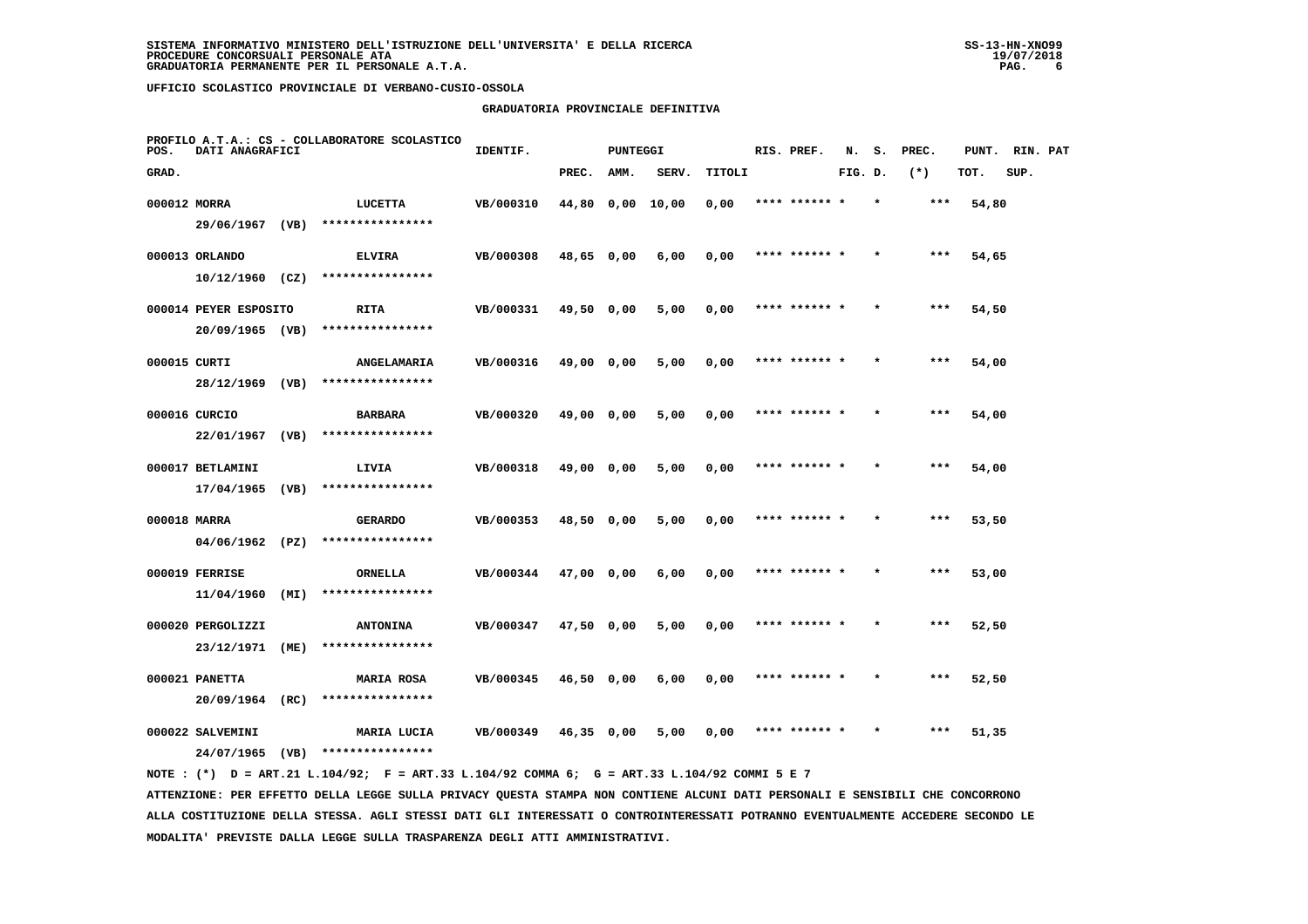## **GRADUATORIA PROVINCIALE DEFINITIVA**

| POS.         | DATI ANAGRAFICI                    |      | PROFILO A.T.A.: CS - COLLABORATORE SCOLASTICO | IDENTIF.  |              | <b>PUNTEGGI</b> |       |        | RIS. PREF.    | N.      | s.      | PREC. | PUNT. | RIN. PAT |  |
|--------------|------------------------------------|------|-----------------------------------------------|-----------|--------------|-----------------|-------|--------|---------------|---------|---------|-------|-------|----------|--|
| GRAD.        |                                    |      |                                               |           | PREC.        | AMM.            | SERV. | TITOLI |               | FIG. D. |         | $(*)$ | TOT.  | SUP.     |  |
|              | 000023 MENNELLA                    |      | <b>VINCENZA</b>                               | VB/000314 | 45,00 0,00   |                 | 6,00  | 0,00   | **** ****** * |         | $\star$ | ***   | 51,00 |          |  |
|              | 29/01/1965 (VB)                    |      | ****************                              |           |              |                 |       |        |               |         |         |       |       |          |  |
| 000024 BOSIO |                                    |      | <b>PAOLA</b>                                  | VB/000286 | 49,00 0,00   |                 | 1,50  | 0,00   | **** ****** * |         |         | ***   | 50,50 |          |  |
|              | $10/04/1956$ (VB)                  |      | ****************                              |           |              |                 |       |        |               |         |         |       |       |          |  |
|              | 000025 ROSSELLI                    |      | MARIANGELA                                    | VB/000348 | 45,30 0,00   |                 | 5,00  | 0,00   | **** ****** * |         |         | ***   | 50,30 |          |  |
|              | 23/03/1964 (CZ)                    |      | ****************                              |           |              |                 |       |        |               |         |         |       |       |          |  |
|              | 000026 DI LUCIANO                  |      | <b>ANTONINO</b>                               | VB/000351 | 49,40 0,00   |                 | 0,00  | 0,00   | **** ****** * |         |         | ***   | 49,40 |          |  |
|              | 18/05/1960                         | (EE) | ****************                              |           |              |                 |       |        |               |         |         |       |       |          |  |
|              | 000027 VECCHIO                     |      | <b>MORENA</b>                                 | VB/000355 | 41,55 0,00   |                 | 5,00  | 0,00   | **** ****** * |         |         | $***$ | 46,55 |          |  |
|              | 25/06/1962                         | (EE) | ****************                              |           |              |                 |       |        |               |         |         |       |       |          |  |
|              | 000028 ALFIERI                     |      | <b>RAIMONDO</b><br>****************           | VB/000343 | $39,60$ 0,00 |                 | 5,00  | 0,00   | **** ****** * |         |         | $***$ | 44,60 |          |  |
|              | 20/09/1966 (VB)                    |      |                                               |           |              |                 |       |        |               |         |         |       |       |          |  |
|              | 000029 LIPARI<br>$06/10/1972$ (RC) |      | MARIA<br>****************                     | VB/000334 | 43,50 0,00   |                 | 0,00  | 0,00   | **** ****** * |         |         | ***   | 43,50 |          |  |
|              |                                    |      |                                               |           |              |                 |       |        |               |         |         |       |       |          |  |
| 000030 ESCA  | 15/01/1974 (NA)                    |      | CIRO<br>****************                      | VB/000367 | 37,10 0,00   |                 | 6,00  | 0,00   |               |         |         | ***   | 43,10 |          |  |
|              | 000031 CRIVELLI                    |      |                                               |           |              |                 |       |        | **** ****** * |         |         | ***   |       |          |  |
|              | 05/08/1961                         | (VB) | <b>MATILDE</b><br>****************            | VB/000397 | 40,85 0,00   |                 | 1,50  | 0,00   |               |         |         |       | 42,35 |          |  |
|              | 000032 PASTORE                     |      | <b>MARIA ELISA</b>                            | VB/000442 | $42,20$ 0,00 |                 | 0,00  | 0,00   | **** ****** * |         |         | ***   | 42,20 |          |  |
|              | 20/08/1954                         | (EE) | ****************                              |           |              |                 |       |        |               |         |         |       |       |          |  |
|              | 000033 BOLOGNESI                   |      | <b>ANTONELLA</b>                              | VB/000329 | 40,50 0,00   |                 | 1,00  | 0,00   | **** ****** * |         |         | ***   | 41,50 |          |  |
|              | 07/01/1966                         | (MI) | ****************                              |           |              |                 |       |        |               |         |         |       |       |          |  |
|              |                                    |      |                                               |           |              |                 |       |        |               |         |         |       |       |          |  |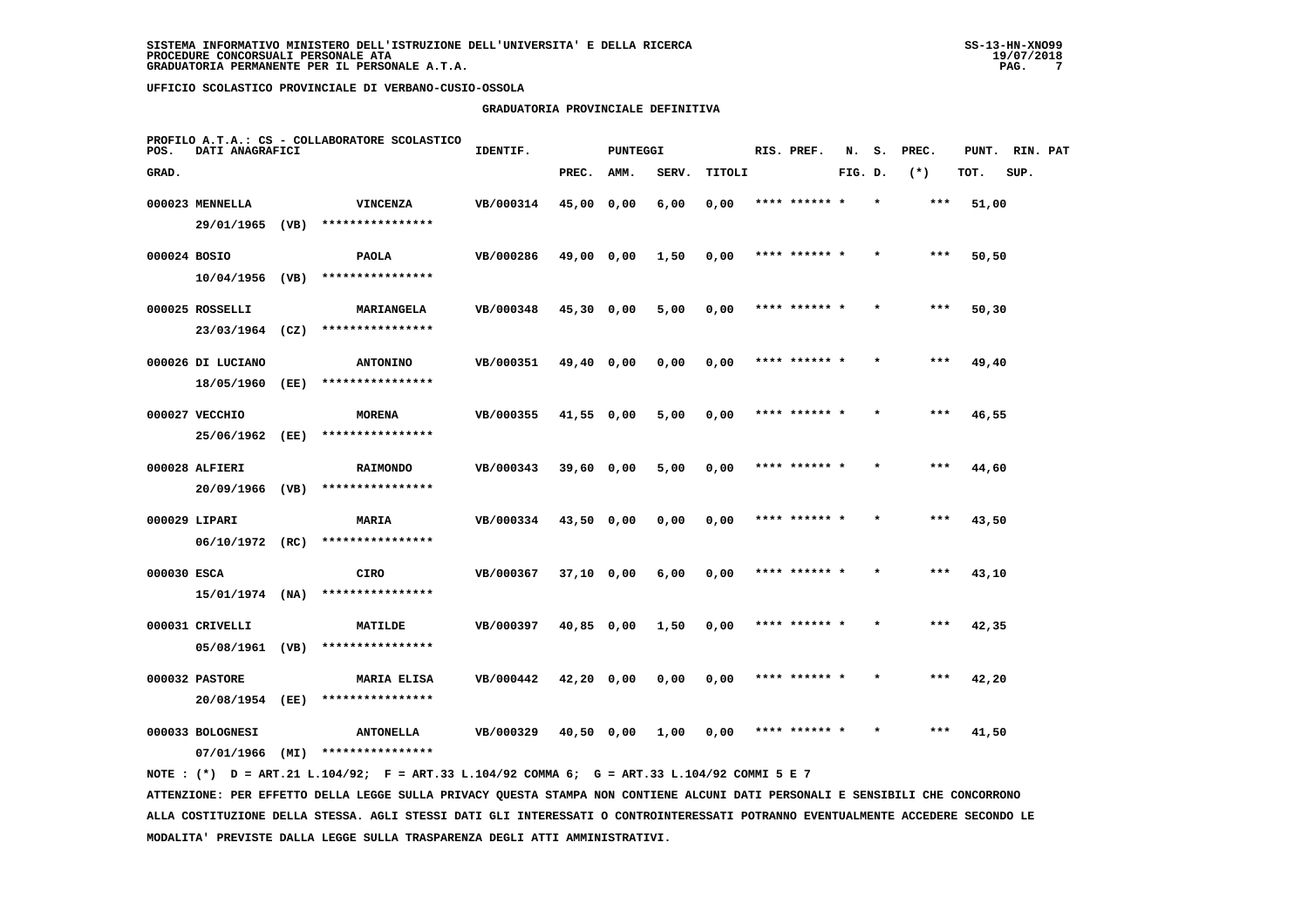## **GRADUATORIA PROVINCIALE DEFINITIVA**

| POS.         | DATI ANAGRAFICI    |      | PROFILO A.T.A.: CS - COLLABORATORE SCOLASTICO | IDENTIF.  |              | <b>PUNTEGGI</b> |       |        | RIS. PREF.    | N.      | s. | PREC. | PUNT. | RIN. PAT |  |
|--------------|--------------------|------|-----------------------------------------------|-----------|--------------|-----------------|-------|--------|---------------|---------|----|-------|-------|----------|--|
| GRAD.        |                    |      |                                               |           | PREC.        | AMM.            | SERV. | TITOLI |               | FIG. D. |    | $(*)$ | TOT.  | SUP.     |  |
|              | 000034 GUGLIELMINI |      | <b>MARISA</b>                                 | VB/000309 | 39,50 0,00   |                 | 1,60  | 0,00   | **** ****** * |         |    | ***   | 41,10 |          |  |
|              | 08/01/1960 (RC)    |      | ****************                              |           |              |                 |       |        |               |         |    |       |       |          |  |
|              | 000035 ANASTASI    |      | MARIA FRANCESCA VB/000427                     |           | $33,80$ 0,00 |                 | 6,00  | 0,00   | **** ****** * |         |    | ***   | 39,80 |          |  |
|              | 14/06/1981 (ME)    |      | ****************                              |           |              |                 |       |        |               |         |    |       |       |          |  |
| 000036 ROMEO |                    |      | GIOVANNI                                      | VB/000380 | $32,80$ 0,00 |                 | 6,00  | 0,00   | **** ****** * |         |    | $***$ | 38,80 |          |  |
|              | $16/12/1965$ (RC)  |      | ****************                              |           |              |                 |       |        |               |         |    |       |       |          |  |
| 000037 MANTI |                    |      | <b>ANTONINA</b>                               | VB/000368 | $32,50$ 0,00 |                 | 5,00  | 0,00   | **** ****** * |         |    | ***   | 37,50 |          |  |
|              | 27/09/1978 (VB)    |      | ****************                              |           |              |                 |       |        |               |         |    |       |       |          |  |
|              | 000038 SOLANO      |      | <b>GIUSEPPINA</b>                             | VB/000381 | 31,00 0,00   |                 | 6,00  | 0,00   | **** ****** * |         |    | $***$ | 37,00 |          |  |
|              | $05/09/1977$ (VV)  |      | ****************                              |           |              |                 |       |        |               |         |    |       |       |          |  |
|              | 000039 PISANI      |      | <b>MARIA ANTONIA</b>                          | VB/000379 | 31,00 0,00   |                 | 6,00  | 0,00   | **** ****** * |         |    | $***$ | 37,00 |          |  |
|              | 18/02/1962 (RC)    |      | ****************                              |           |              |                 |       |        |               |         |    |       |       |          |  |
|              | 000040 DANIELE     |      | <b>SALVATORE</b>                              | VB/000398 | 28,60 0,00   |                 | 5,00  | 0,00   | **** ****** * |         |    | $***$ | 33,60 |          |  |
|              | $22/09/1967$ (CZ)  |      | ****************                              |           |              |                 |       |        |               |         |    |       |       |          |  |
|              | 000041 PATELLI     |      | <b>RICCARDO</b>                               | VB/000459 | 33,60 0,00   |                 | 0,00  | 0,00   | **** ******   |         |    | $***$ | 33,60 |          |  |
|              | 28/09/1966 (VB)    |      | ****************                              |           |              |                 |       |        |               |         |    |       |       |          |  |
|              | 000042 ACCARIA     |      | FILIPPA                                       | VB/000376 | 28,50 0,00   |                 | 5,00  | 0,00   | **** ****** * |         |    | ***   | 33,50 |          |  |
|              | 29/12/1955 (CT)    |      | ****************                              |           |              |                 |       |        |               |         |    |       |       |          |  |
| 000043 SACCO |                    |      | FIORELLA                                      | VB/000404 | $28,50$ 0,00 |                 | 5,00  | 0,00   | **** ****** * |         |    | $***$ | 33,50 |          |  |
|              | 03/11/1967 (VB)    |      | ****************                              |           |              |                 |       |        |               |         |    |       |       |          |  |
|              | 000044 DI STEFANO  |      | MAURIZIO                                      | VB/000332 | 28,50 0,00   |                 | 5,00  | 0,00   | **** ****** * |         |    | ***   | 33,50 |          |  |
|              | 10/05/1965         | (VB) | ****************                              |           |              |                 |       |        |               |         |    |       |       |          |  |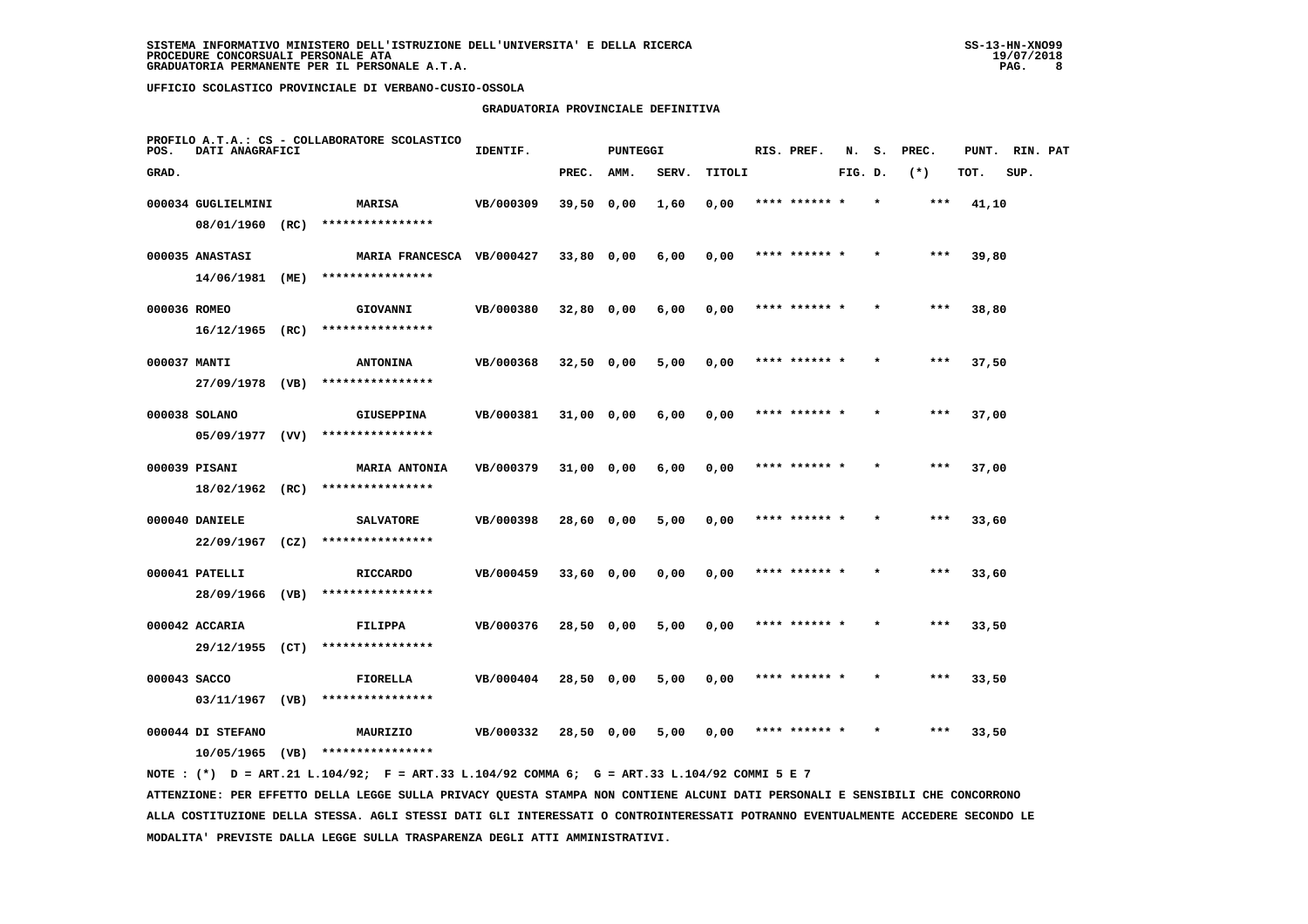#### **GRADUATORIA PROVINCIALE DEFINITIVA**

| POS.  | DATI ANAGRAFICI    |      | PROFILO A.T.A.: CS - COLLABORATORE SCOLASTICO | IDENTIF.  |              | <b>PUNTEGGI</b>       |       |        | RIS. PREF.    | N.      | s.      | PREC. | PUNT. | RIN. PAT |  |
|-------|--------------------|------|-----------------------------------------------|-----------|--------------|-----------------------|-------|--------|---------------|---------|---------|-------|-------|----------|--|
| GRAD. |                    |      |                                               |           | PREC.        | AMM.                  | SERV. | TITOLI |               | FIG. D. |         | $(*)$ | TOT.  | SUP.     |  |
|       | 000045 CAMMISULI   |      | <b>ANTONELLA</b>                              | VB/000396 | 26,50 0,00   |                       | 6,00  | 0,00   | **** ****** * |         | $\star$ | $***$ | 32,50 |          |  |
|       | 23/05/1966         | (EE) | ****************                              |           |              |                       |       |        |               |         |         |       |       |          |  |
|       | 000046 TARANTINO   |      | <b>MARIA ROSARIA</b>                          | VB/000406 | 25,00 0,00   |                       | 5,00  | 0,00   | **** ******   |         |         | ***   | 30,00 |          |  |
|       | 23/03/1972         | (LE) | ****************                              |           |              |                       |       |        |               |         |         |       |       |          |  |
|       | 000047 LUISETTI    |      | <b>GRAZIA</b>                                 | VB/000400 | 25,00 0,00   |                       | 5,00  | 0,00   | **** ****** * |         |         | $***$ | 30,00 |          |  |
|       | 08/02/1963         | (VB) | ****************                              |           |              |                       |       |        |               |         |         |       |       |          |  |
|       | 000048 SEGHIZZI    |      | MARIA KATIUSCIA VB/000437                     |           | $23,50$ 0,00 |                       | 5,00  | 0,00   | **** ****** * |         | $\star$ | ***   | 28,50 |          |  |
|       | 25/02/1977         | (VB) | ****************                              |           |              |                       |       |        |               |         |         |       |       |          |  |
|       | 000049 MANDICA     |      | <b>CARMELA</b>                                | VB/000401 | 23,50 0,00   |                       | 5,00  | 0,00   | **** ****** * |         |         | ***   | 28,50 |          |  |
|       | 08/02/1975 (RC)    |      | ****************                              |           |              |                       |       |        |               |         |         |       |       |          |  |
|       | 000050 CIARCIA     |      | <b>MARIA</b>                                  | VB/000465 |              | $0,00$ $3,00$ $25,00$ |       | 0,00   | **** ****** * |         |         | $***$ | 28,00 |          |  |
|       | 28/12/1982         | (EE) | ****************                              |           |              |                       |       |        |               |         |         |       |       |          |  |
|       | 000051 GIARRATANA  |      | <b>CARMELO</b>                                | VB/000431 | 21,10 0,00   |                       | 6,00  | 0,00   | **** ****** * |         |         | ***   | 27,10 |          |  |
|       | 06/12/1966         | (SR) | ****************                              |           |              |                       |       |        |               |         |         |       |       |          |  |
|       | 000052 VARANO      |      | <b>MARIA CRISTINA</b>                         | VB/000438 | 21,00 0,00   |                       | 5,00  | 0,00   | **** ****** * |         |         | ***   | 26,00 |          |  |
|       | 23/08/1986 (VB)    |      | ****************                              |           |              |                       |       |        |               |         |         |       |       |          |  |
|       | 000053 LAUCERI     |      | <b>GAETANA ROSA</b>                           | VB/000433 | 20,80 0,00   |                       | 5,00  | 0,00   | **** ****** * |         |         | ***   | 25,80 |          |  |
|       | 15/09/1964 (EN)    |      | ****************                              |           |              |                       |       |        |               |         |         |       |       |          |  |
|       | 000054 GABRIELE    |      | CARMELINA<br>****************                 | VB/000430 | 19,75 0,00   |                       | 5,00  | 0,00   | **** ****** * |         |         | $***$ | 24,75 |          |  |
|       | 18/10/1952 (PZ)    |      |                                               |           |              |                       |       |        |               |         |         |       |       |          |  |
|       | 000055 SCAMARDELLA |      | <b>GIUSEPPE</b><br>****************           | VB/000436 | 19,60 0,00   |                       | 5,00  | 0,00   | **** ****** * |         |         | ***   | 24,60 |          |  |
|       | 27/07/1964 (MI)    |      |                                               |           |              |                       |       |        |               |         |         |       |       |          |  |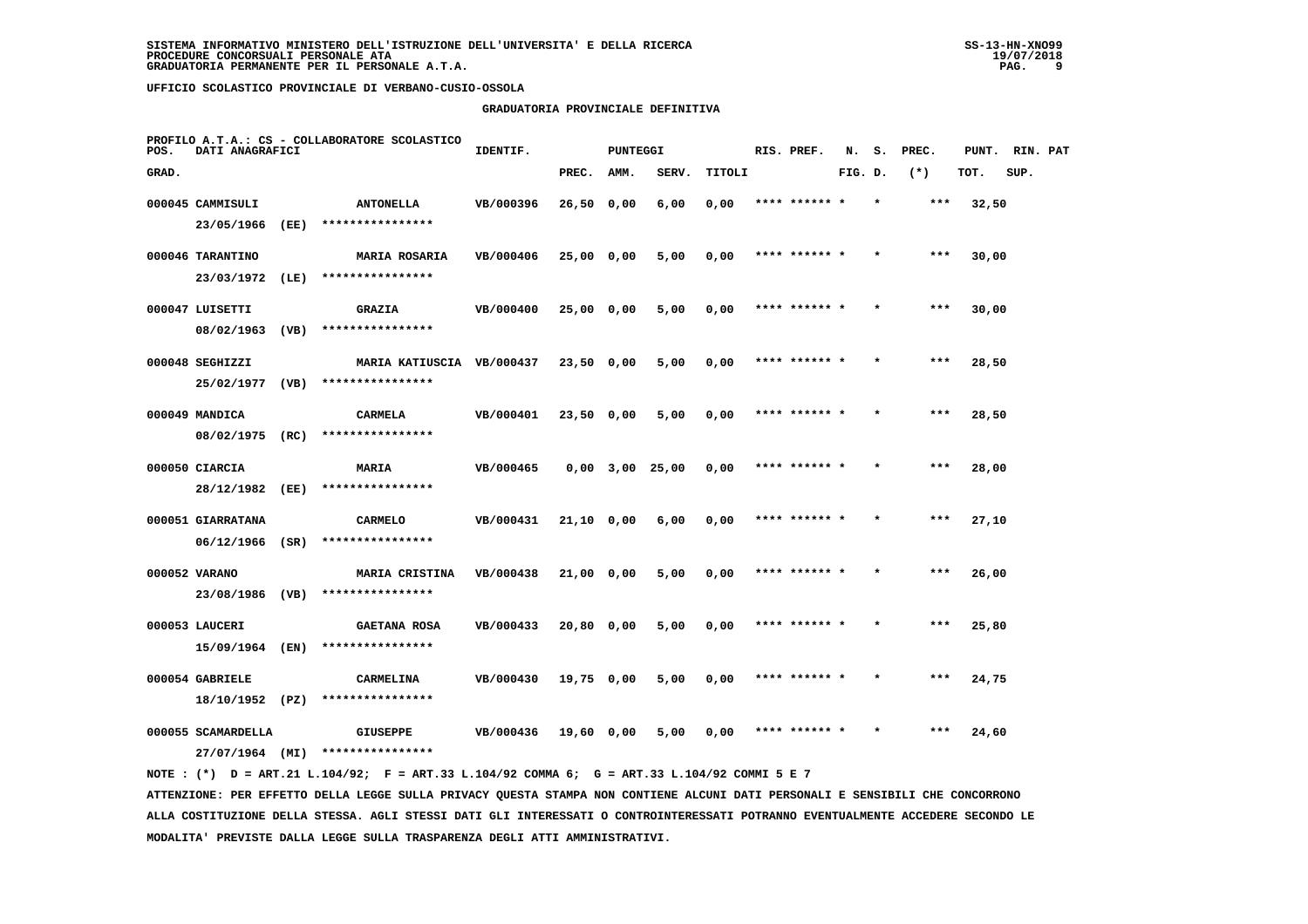#### **GRADUATORIA PROVINCIALE DEFINITIVA**

| POS.         | DATI ANAGRAFICI                              |      | PROFILO A.T.A.: CS - COLLABORATORE SCOLASTICO | IDENTIF.  |            | <b>PUNTEGGI</b> |                       |        | RIS. PREF.    | N.      | s.      | PREC. | PUNT. | RIN. PAT |  |
|--------------|----------------------------------------------|------|-----------------------------------------------|-----------|------------|-----------------|-----------------------|--------|---------------|---------|---------|-------|-------|----------|--|
| GRAD.        |                                              |      |                                               |           | PREC.      | AMM.            | SERV.                 | TITOLI |               | FIG. D. |         | $(*)$ | TOT.  | SUP.     |  |
|              | 000056 GIOVANGRANDI                          |      | <b>MARIA TERESA</b>                           | VB/000432 | 20,00 0,00 |                 | 4,50                  | 0,00   | **** ****** * |         | $\star$ | ***   | 24,50 |          |  |
|              | 09/03/1965 (VB)                              |      | ****************                              |           |            |                 |                       |        |               |         |         |       |       |          |  |
|              | 000057 SCARMOZZINO                           |      | <b>ERIKA</b>                                  | VB/000446 | 19,00 0,00 |                 | 5,00                  | 0,00   | **** ****** * |         |         | ***   | 24,00 |          |  |
|              | 24/01/1985 (VV)                              |      | ****************                              |           |            |                 |                       |        |               |         |         |       |       |          |  |
|              | 000058 MONTINARO                             |      | LUIGI                                         | VB/000449 | 18,50 0,00 |                 | 5,00                  | 0,00   | **** ****** * |         |         | $***$ | 23,50 |          |  |
|              | $12/11/1982$ (LE)                            |      | ****************                              |           |            |                 |                       |        |               |         |         |       |       |          |  |
|              | 000059 DI ROCCO                              |      | MASSIMILIANO                                  | VB/000429 | 21,00 0,00 |                 | 2,05                  | 0,00   | **** ****** * |         |         | ***   | 23,05 |          |  |
|              | 08/12/1979                                   | (CL) | ****************                              |           |            |                 |                       |        |               |         |         |       |       |          |  |
|              | 000060 GIANINI                               |      | CINZIA                                        | VB/000307 | 21,50 0,00 |                 | 1,50                  | 0,00   | **** ****** * |         |         | $***$ | 23,00 |          |  |
|              | 11/03/1967                                   | (VB) | ****************                              |           |            |                 |                       |        |               |         |         |       |       |          |  |
|              | 000061 CASSETTA                              |      | <b>FRANCESCA</b>                              | VB/000428 | 20,00 0,00 |                 | 2,55                  | 0,00   | **** ****** * |         |         | ***   | 22,55 |          |  |
|              | 02/02/1976 (MI)                              |      | ****************                              |           |            |                 |                       |        |               |         |         |       |       |          |  |
| 000062 CROCE | 01/05/1967 (VB)                              |      | <b>OMBRETTA</b><br>****************           | VB/000450 | 17,00 0,00 |                 | 5,00                  | 0,00   | **** ****** * |         |         | ***   | 22,00 |          |  |
|              |                                              |      |                                               |           |            |                 |                       |        |               |         |         |       |       |          |  |
|              | 000063 VICINI<br>09/08/1963 (VB)             |      | CINZIA<br>****************                    | VB/000439 | 21,00 0,00 |                 | 1,00                  | 0,00   | **** ******   |         |         | ***   | 22,00 |          |  |
|              |                                              |      |                                               |           |            |                 |                       |        |               |         |         |       |       |          |  |
|              | 000064 FEDELI<br>21/03/1972 (VB)             |      | TIZIANA ERNESTA VB/000461<br>**************** |           | 16,80 0,00 |                 | 5,00                  | 0,00   | **** ****** * |         |         | ***   | 21,80 |          |  |
|              |                                              |      |                                               |           |            |                 |                       |        |               |         |         |       |       |          |  |
|              | 000065 CRISTALLO POLITANO<br>04/07/1980 (VB) |      | <b>BARBARA</b><br>****************            | VB/000476 |            |                 | $0,00$ $3,00$ $18,50$ | 0,00   | **** ****** * |         |         | $***$ | 21,50 |          |  |
|              | 000066 MARRAPODI                             |      | <b>SANTA</b>                                  | VB/000402 |            |                 |                       |        | **** ****** * |         |         | ***   |       |          |  |
|              | 07/03/1970                                   | (RC) | ****************                              |           | 20,65 0,00 |                 | 0,00                  | 0,00   |               |         |         |       | 20,65 |          |  |
|              |                                              |      |                                               |           |            |                 |                       |        |               |         |         |       |       |          |  |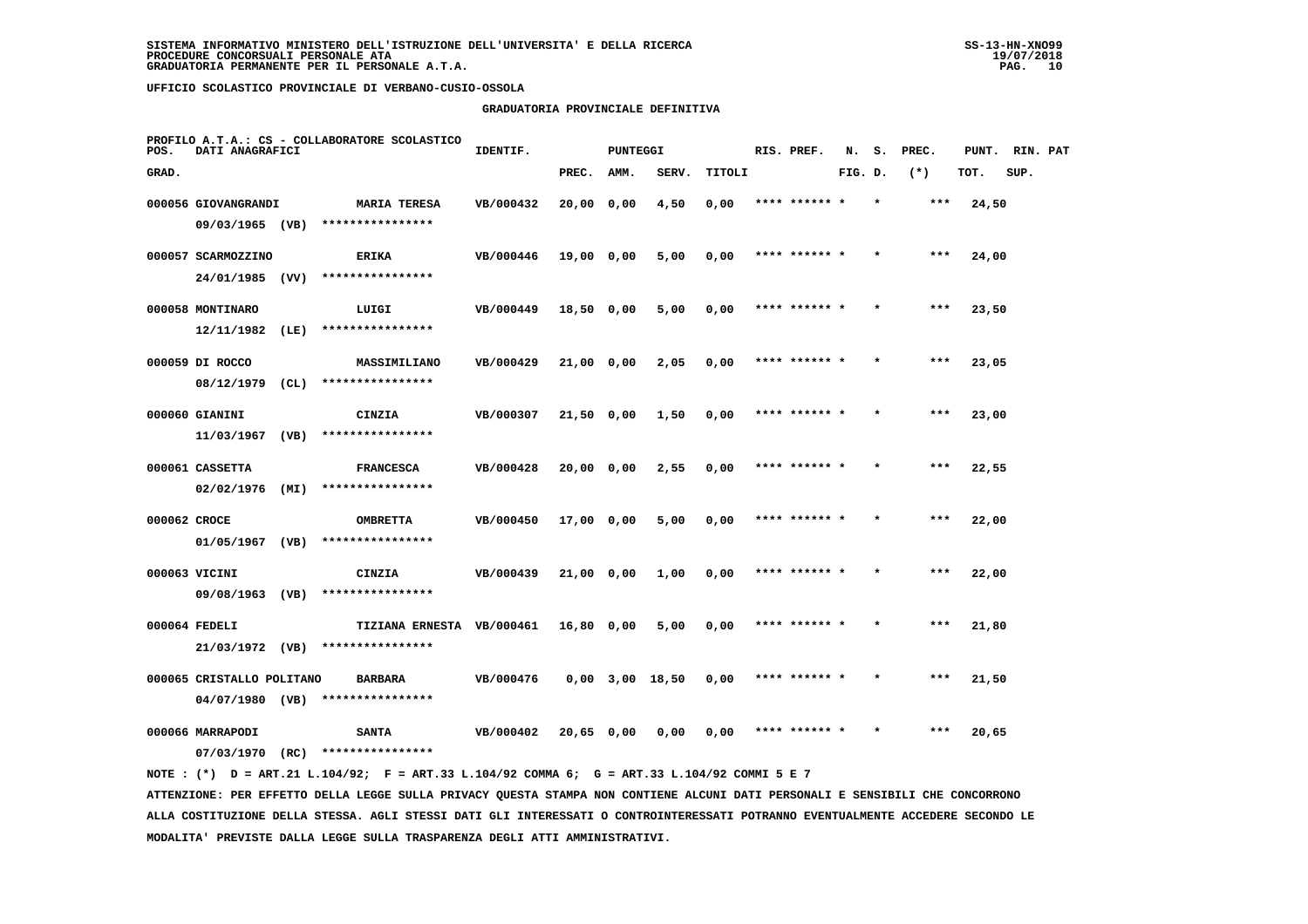#### **GRADUATORIA PROVINCIALE DEFINITIVA**

| POS.         | DATI ANAGRAFICI    |      | PROFILO A.T.A.: CS - COLLABORATORE SCOLASTICO | IDENTIF.  |            | PUNTEGGI |                       |        | RIS. PREF.    | N.      |         | S. PREC. | PUNT. | RIN. PAT |  |
|--------------|--------------------|------|-----------------------------------------------|-----------|------------|----------|-----------------------|--------|---------------|---------|---------|----------|-------|----------|--|
| GRAD.        |                    |      |                                               |           | PREC.      | AMM.     | SERV.                 | TITOLI |               | FIG. D. |         | $(*)$    | TOT.  | SUP.     |  |
|              | 000067 VISCOMI     |      | <b>FERNANDA</b>                               | VB/000451 | 15,50 0,00 |          | 5,00                  | 0,00   |               |         |         | ***      | 20,50 |          |  |
|              | $27/01/1965$ (CZ)  |      | ****************                              |           |            |          |                       |        |               |         |         |          |       |          |  |
|              | 000068 FANCHINI    |      | NADIA FLAVIA                                  | VB/000477 |            |          | $0,00$ 2,50 16,95     | 0,00   | **** ****** * |         |         | $***$    | 19,45 |          |  |
|              | 07/01/1961 (VB)    |      | ****************                              |           |            |          |                       |        |               |         |         |          |       |          |  |
|              | 000069 PIANTAVIGNA |      | <b>RUNA</b>                                   | VB/000478 |            |          | $0,00$ 2,50 16,00     | 0,00   | **** ****** * |         | $\star$ | $***$    | 18,50 |          |  |
|              | 09/02/1980 (VB)    |      | ****************                              |           |            |          |                       |        |               |         |         |          |       |          |  |
| 000070 GRECO |                    |      | <b>GIUSEPPINA</b>                             | VB/000483 |            |          | $0,00$ $3,00$ $15,00$ | 0,00   | **** ****** * |         |         | $***$    | 18,00 |          |  |
|              | $20/09/1972$ (AG)  |      | ****************                              |           |            |          |                       |        |               |         |         |          |       |          |  |
|              | 000071 ZUNGRI      |      | <b>ANTONINO</b>                               | VB/000479 |            |          | $0,00$ $3,50$ $13,60$ | 0,00   | **** ****** * |         |         | $***$    | 17,10 |          |  |
|              | $06/08/1984$ (VV)  |      | ****************                              |           |            |          |                       |        |               |         |         |          |       |          |  |
|              | 000072 GRASSO      |      | <b>SALVATORE</b>                              | VB/000480 |            |          | $0,00$ 3,00 13,60     | 0,00   | **** ****** * |         |         | ***      | 16,60 |          |  |
|              | 12/12/1983         | (ME) | ****************                              |           |            |          |                       |        |               |         |         |          |       |          |  |
| 000073 DUGO  |                    |      | GIOVANNI                                      | VB/000481 |            |          | $0,00$ $3,50$ $13,10$ | 0,00   | **** ******   |         |         | $***$    | 16,60 |          |  |
|              | $27/04/1957$ (SR)  |      | ****************                              |           |            |          |                       |        |               |         |         |          |       |          |  |
|              | 000074 MASUCCI     |      | SARA                                          | VB/000482 |            |          | $0,00$ $3,50$ $13,00$ | 0,00   | **** ****** * |         |         | $***$    | 16,50 |          |  |
|              | $07/12/1977$ (VB)  |      | ****************                              |           |            |          |                       |        |               |         |         |          |       |          |  |
|              | 000075 PAGANA      |      | <b>DANIELA</b>                                | VB/000484 |            |          | $0,00$ $3,50$ $13,00$ | 0,00   | **** ****** * |         |         | $***$    | 16,50 |          |  |
|              | 07/05/1985         | (EE) | ****************                              |           |            |          |                       |        |               |         |         |          |       |          |  |
|              | 000076 MUSOTTO     |      | MARINELLA                                     | VB/000485 |            |          | $0,00$ 2,00 13,50     | 0,00   | **** ****** * |         |         | $***$    | 15,50 |          |  |
|              | $16/07/1969$ (VB)  |      | ****************                              |           |            |          |                       |        |               |         |         |          |       |          |  |
|              | 000077 AIDONE      |      | <b>PINA</b>                                   | VB/000454 | 14,50 0,00 |          | 0,00                  | 0,00   |               |         |         |          | 14,50 |          |  |
|              | $14/02/1974$ (CT)  |      | ****************                              |           |            |          |                       |        |               |         |         |          |       |          |  |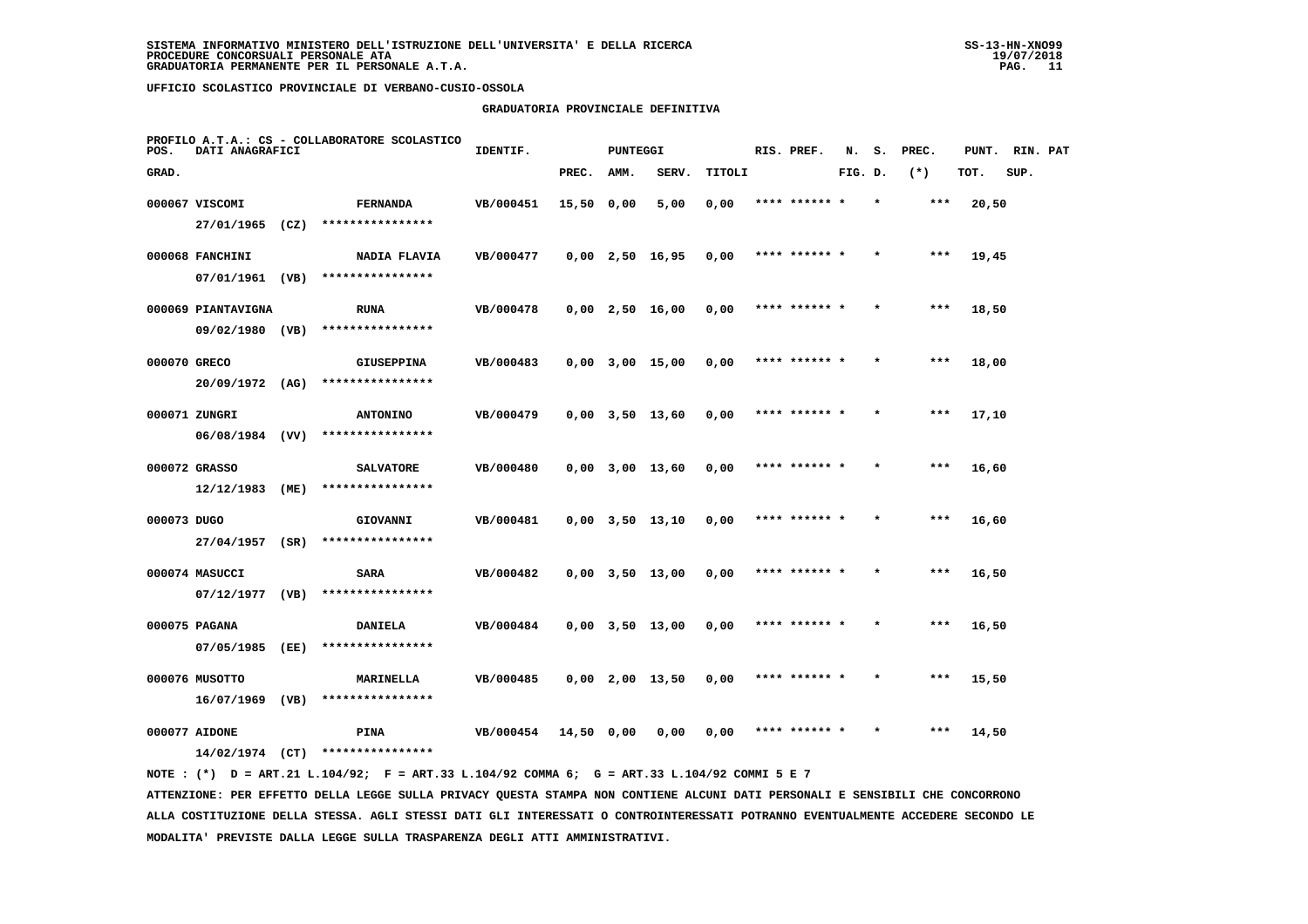# **GRADUATORIA PROVINCIALE DEFINITIVA**

| POS.  | DATI ANAGRAFICI   |      | PROFILO A.T.A.: CS - COLLABORATORE SCOLASTICO                                                                                   | IDENTIF.  |            | PUNTEGGI      |       |        | RIS. PREF.    | N.      |         | S. PREC. | PUNT. RIN. PAT |      |  |
|-------|-------------------|------|---------------------------------------------------------------------------------------------------------------------------------|-----------|------------|---------------|-------|--------|---------------|---------|---------|----------|----------------|------|--|
| GRAD. |                   |      |                                                                                                                                 |           | PREC.      | AMM.          | SERV. | TITOLI |               | FIG. D. |         | $(*)$    | TOT.           | SUP. |  |
|       | 000078 PALELLA    |      | CLAUDIA                                                                                                                         | VB/000413 | 12,86 0,00 |               | 0,00  | 0.00   | **** ****** * |         | $\star$ | ***      | 12,86          |      |  |
|       | 22/03/1973        | (TO) | ****************                                                                                                                |           |            |               |       |        |               |         |         |          |                |      |  |
|       | 000079 PALMERI    |      | FILIPPO                                                                                                                         | VB/000448 |            | 7,65 0,00     | 1,80  | 0,00   | **** ****** * |         | $\star$ | ***      | 9,45           |      |  |
|       | 15/02/1982        | (PA) | ****************                                                                                                                |           |            |               |       |        |               |         |         |          |                |      |  |
|       | 000080 PLACENTINO |      | MARIA GIOVANNA                                                                                                                  | VB/000486 |            | $0,00$ 3,50   | 4,95  | 0.00   | **** ****** * |         |         | $***$    | 8,45           |      |  |
|       | 13/08/1985        | (FG) | ****************                                                                                                                |           |            |               |       |        |               |         |         |          |                |      |  |
|       | 000081 SPINELLA   |      | <b>SALVATORE</b>                                                                                                                | VB/000463 |            | $6,60$ $0,00$ | 0.00  | 0.00   | **** ****** * |         | $\star$ | ***      | 6,60           |      |  |
|       | 12/09/1980        | (ME) | ****************                                                                                                                |           |            |               |       |        |               |         |         |          |                |      |  |
|       |                   |      | NOTE: (*) D = ART.21 L.104/92; F = ART.33 L.104/92 COMMA 6; G = ART.33 L.104/92 COMMI 5 E 7                                     |           |            |               |       |        |               |         |         |          |                |      |  |
|       |                   |      | ATTENZIONE: PER EFFETTO DELLA LEGGE SULLA PRIVACY QUESTA STAMPA NON CONTIENE ALCUNI DATI PERSONALI E SENSIBILI CHE CONCORRONO   |           |            |               |       |        |               |         |         |          |                |      |  |
|       |                   |      | ALLA COSTITUZIONE DELLA STESSA. AGLI STESSI DATI GLI INTERESSATI O CONTROINTERESSATI POTRANNO EVENTUALMENTE ACCEDERE SECONDO LE |           |            |               |       |        |               |         |         |          |                |      |  |
|       |                   |      | MODALITA' PREVISTE DALLA LEGGE SULLA TRASPARENZA DEGLI ATTI AMMINISTRATIVI.                                                     |           |            |               |       |        |               |         |         |          |                |      |  |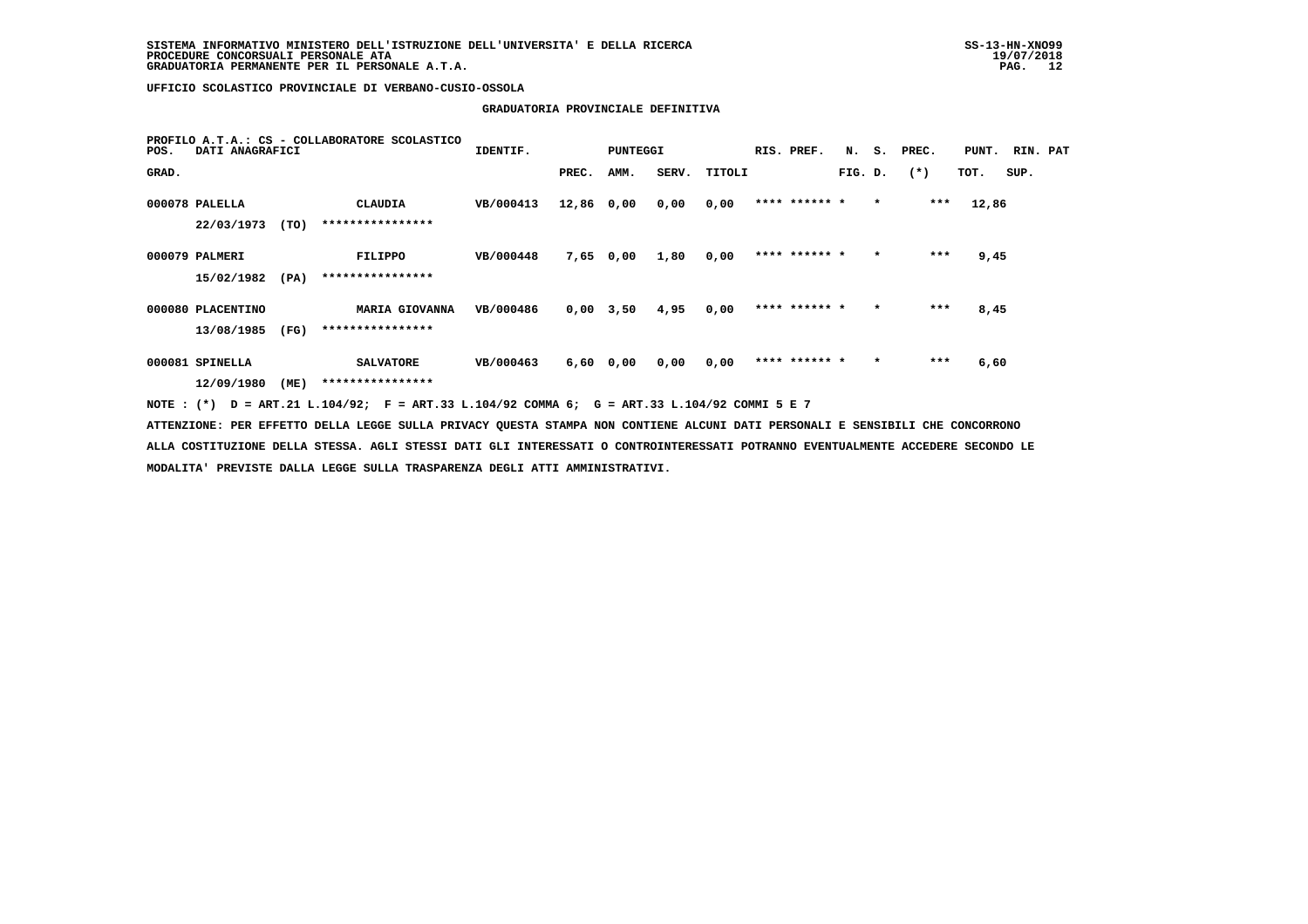**GRADUATORIA PROVINCIALE DEFINITIVA**

 **PROFILO A.T.A.: GA - GUARDAROBIERE**

 **NON CI SONO ASPIRANTI DA STAMPARE**